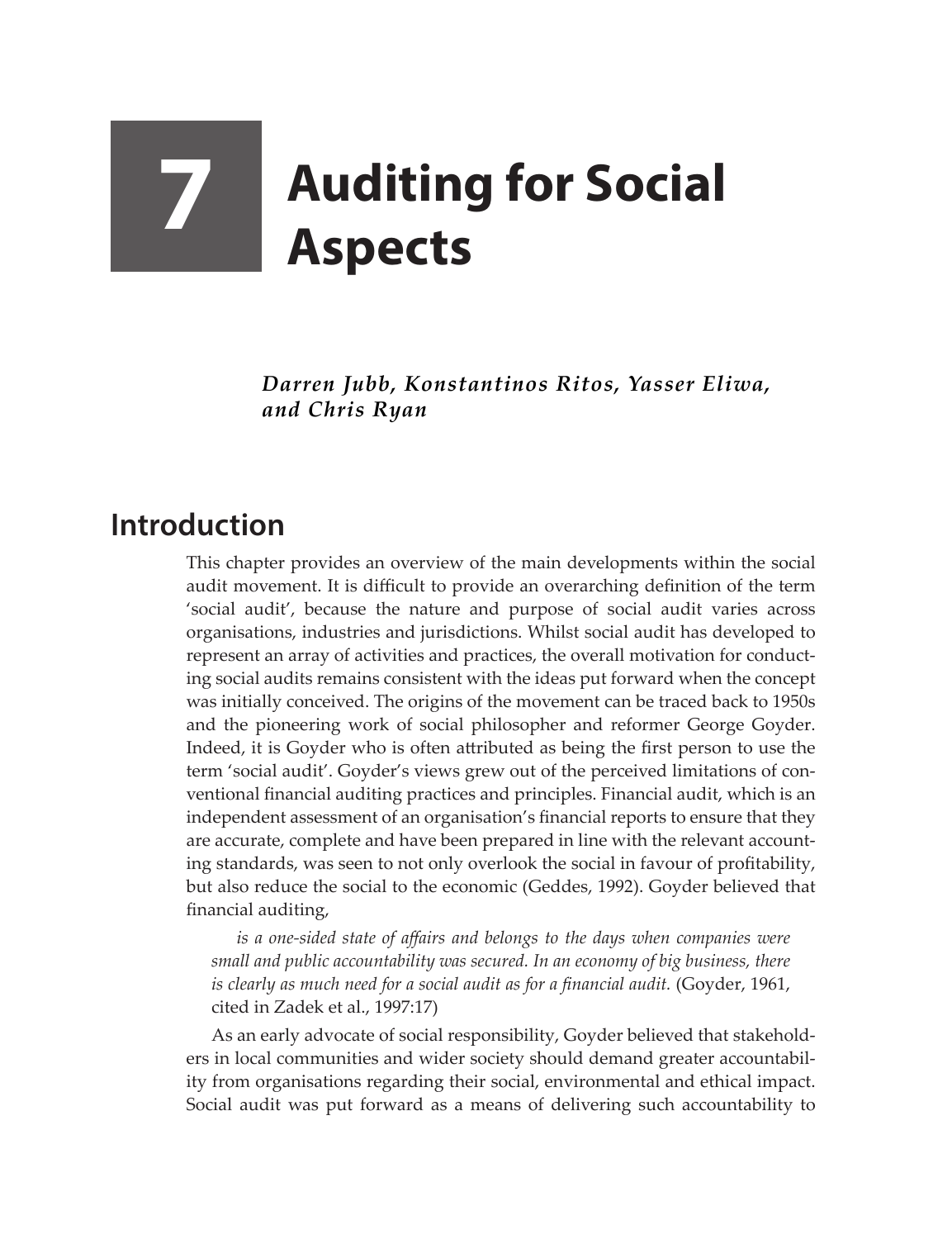stakeholders. According to Goyder, if organisations are not willing to take control over their own social and environmental accountability, then society at large must take matters into its own hands. Social audit, therefore, began as an exercise at the level of civil society, carried out by parties external to the organisation being audited. This is the first of three main types of social audit covered in this chapter: the *external social audit*. The chapter highlights the development of external social auditing from its origins, concern for issues relating to labour and the workforce before turning attention to the development of consumer audits.

After considering external social audits, attention is turned to second party audits, with a principal focus on *supply chain audits*. Supply chain audits are driven by external stakeholder pressure and corporate scandals, and consist of organisations carrying out audits of their suppliers against internal codes of conduct or external standards, to ensure that the safety and rights of workers are protected. This section focuses on supply chain audits, including how they are conducted, who conducts them and why they are necessary. It finishes by discussing the effectiveness and impact of supply chain audits.

Finally, the chapter discusses the *self-generated social audit*. This is where organisations conduct an evaluation of their own social, ethical and environmental performance and produce their own social audit reports. The section begins by discussing the pioneering work of Traidcraft plc and New Economics Foundation, which provided the catalyst for the development of self-generated social audit activity, particularly for organisations operating in the public and third sectors, or those whose main objectives were social in nature. The nature and scope of self-generated social audit are discussed, followed by how the data used in self-generated social audits is collected, how it is reported and who is responsible for providing assurance in relation to self-generated social audits.

## **Early developments in social audit**

Despite the early work of Goyder, the theory and practice of social audit did not develop in any significant fashion until the 1970s and the pioneering work of Charles Medawar (1976). A central tenet of Medawar's work is the idea that those in positions of power, who are charged with making decisions on behalf of, and in the interests of, stakeholders should be held accountable for those decisions (Gray *et al.*, 2014). Further to this, Medawar was one of the leading figures in the formation of the influential organisation Social Audit Ltd, a group who led the way in social audit during the 1970s. Social Audit Ltd was important to the development of social audit, as they were one of the first organisations to publish social audit reports. Perhaps the most prominent example of their work is the report produced on the company Avon Rubber. This represented the first detailed social audit report into a single organisational unit. Social Audit Ltd went on to produce several other social audit reports focusing on numerous companies within the corporate sector. The scope of these reports was wide-ranging